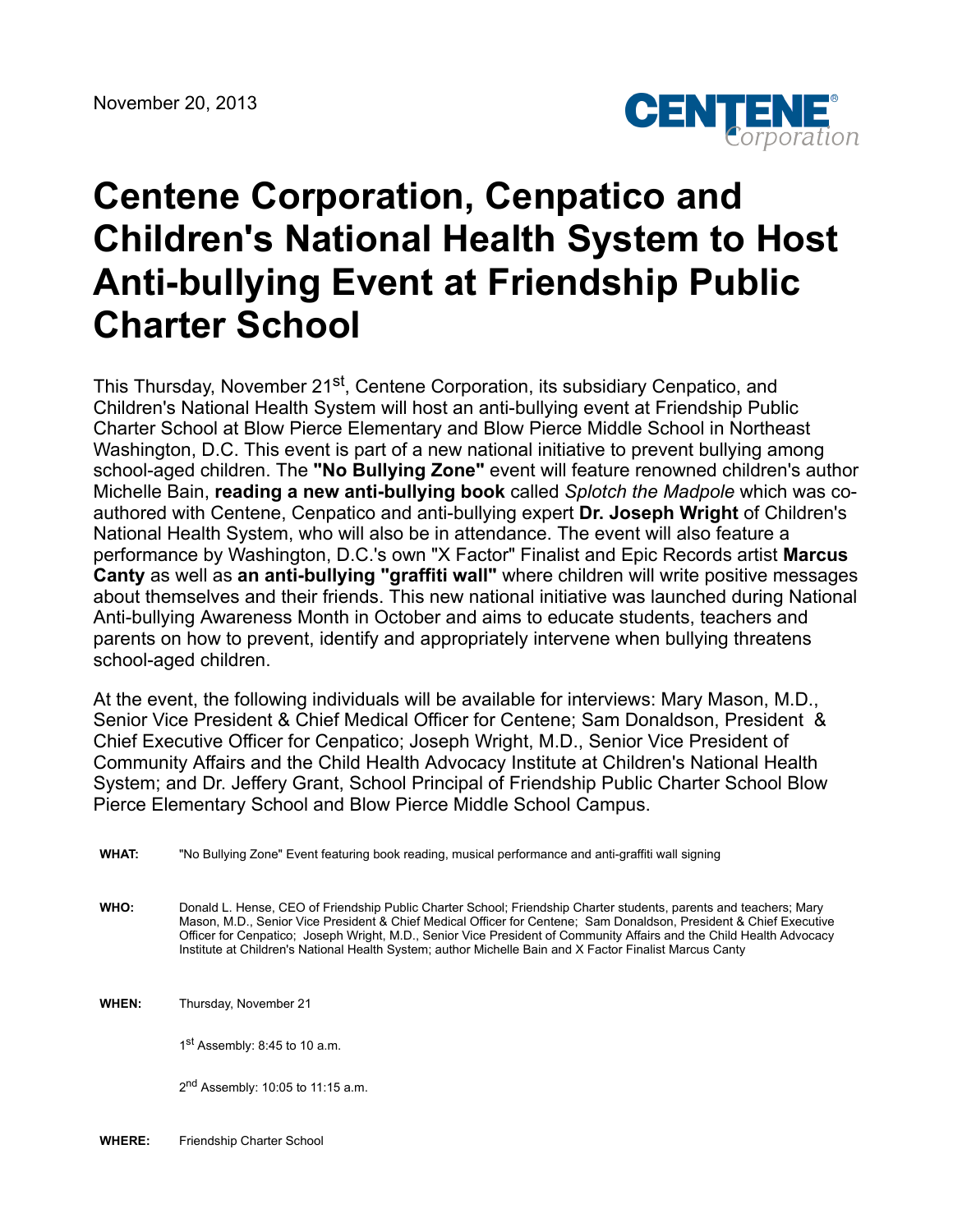Blow Pierce Elementary and Blow Pierce Middle School

725 19<sup>th</sup> Street, NE

Washington, DC 20002

# **About Centene Corporation**

Centene Corporation, a Fortune 500 company, is a leading *multi-line* healthcare enterprise that provides programs and related services to the rising number of under-insured and uninsured individuals. Many receive benefits provided under Medicaid, including the State Children's Health Insurance Program (CHIP), as well as Aged, Blind or Disabled (ABD), Foster Care and Long-term Care (LTC), in addition to other state-sponsored/hybrid programs, and Medicare (Special Needs Plans). The Company operates local health plans and offers a range of health insurance solutions. It also contracts with other healthcare and commercial organizations to provide specialty services including behavioral health, care management software, correctional systems healthcare, life and health management, managed vision, pharmacy benefits management and telehealth services.

# **About Cenpatico**

Cenpatico's expertise lies in managing benefits for vulnerable populations. Our healthcare specialties include behavioral health, foster care, school-based services, specialty therapy and rehabilitation, community reentry and more. We have managed Medicaid and other public sector benefits since 1994; currently, we serve more than 2.5 million members nationally. Our headquarters are in Austin, Texas and we have local teams across the country in the markets we serve. Cenpatico is a wholly-owned subsidiary of Centene Corporation. We are committed to innovative solutions and designing programs tailored to improving functional outcomes with our members.

### **About Children's National Health System**

Children's National Health System, based in Washington, DC, has been serving the nation's children since 1870. Children's National's hospital is Magnet® designated, and is consistently ranked among the top pediatric hospitals by U.S. News & World Report and the Leapfrog Group. Home to the Children's Research Institute and the Sheikh Zayed Institute for Pediatric Surgical Innovation, Children's National is one of the nation's top NIH-funded pediatric institutions. With a community-based pediatric network, eight regional outpatient centers, an ambulatory surgery center, two emergency rooms, an acute care hospital, and collaborations throughout the region, Children's National is recognized for its expertise and innovation in pediatric care and as an advocate for all children. For more information, visit ChildrensNational.org, or follow us on [Facebook](http://www.facebook.com/childrens.national) and [Twitter](http://www.twitter.com/childrenshealth).

### **About Friendship Public Charter School**

Friendship Public Charter School is the largest network of public charter school network in the District of Columbia. Founded in 1997, Friendship serves nearly 4,000 pre-K through twelfth grade District students in underserved communities at six campuses and prepares them for the academic rigor of a college education. Friendship's flagship public charter high school, Collegiate Academy in D.C.'s Ward Seven, has an on-time high school graduation rate of 95 percent. The average high-school graduation rate for D.C. Public Schools is 56 percent and the average for D.C. charter schools is 77 percent. Fully 100 percent of the